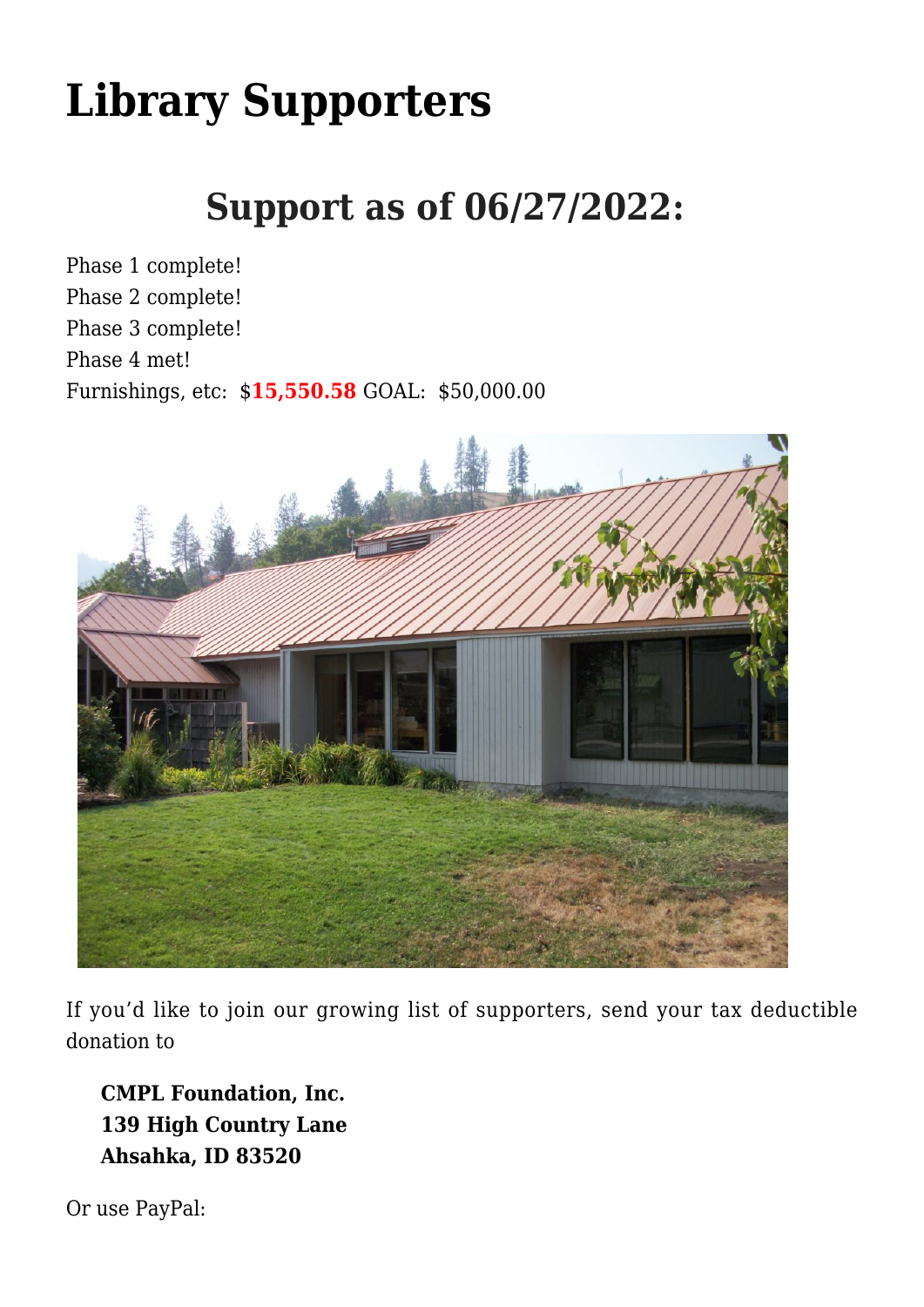[Donate via PayPal Giving Fund – 100% goes to CMPL Foundation, no fees!](https://www.paypal.com/us/fundraiser/charity/1463546) Inquiries to [cmplfoundationinc@gmail.com](mailto:cmplfoundationinc@gmail.com) or call (208) 476-7570



Please let us know if have given and your name is not found on our list!

#### **Donors (\$1-\$249):**

Richard Alden, John & Rebecca Anderson, Kevin and Cynthia Bowen Angerine, Robert Roy Baird, Tim & Sharon Barnett, Marty Barth, Norman & Sharon Baugh, Dr. Nancy Berkhiser, Charlotte & Larry Boyd, Kathy Bird Breen, David Brock, John Brown, Dr. Vanessa Brown, Brad & Glenda Bull, Betty Burnham, Catherine Buttrick, Giovanna & Shannon Carducci, John & Patricia Case, Cleo Castellanos, Werner & Gertrude Christain, Edwynn Christophersen, CMPL Friends, Rodger & Diana Colgan, Marshall & Margaret Cook, Randall & Sharon Curtis, William & Mona Davis, Kathy & Tom Dougherty, Gerald & Freddi Engblom, Jean Evans, Norm & Barbara Fitzsimmons, Patricia (Masar) & Randall Flitz, Naomi Foote, Kay Mitchell Gaines, Larry and Lois Girton, Joseph & Ramona Gish, Nancy M. Godbey, Betty Halsey, Danielle Hardy, Jeannie Hodges, Judith Hook, Jack & Carla Jensen, Neal & Jeannie Johnson, Alysa Johnson, Marti Johnson, Ryan E. Johnson, John & Ann M. Judson, Dr. Rebecca Katzman, Robin & Dan Kenney, Tracy Kimberling,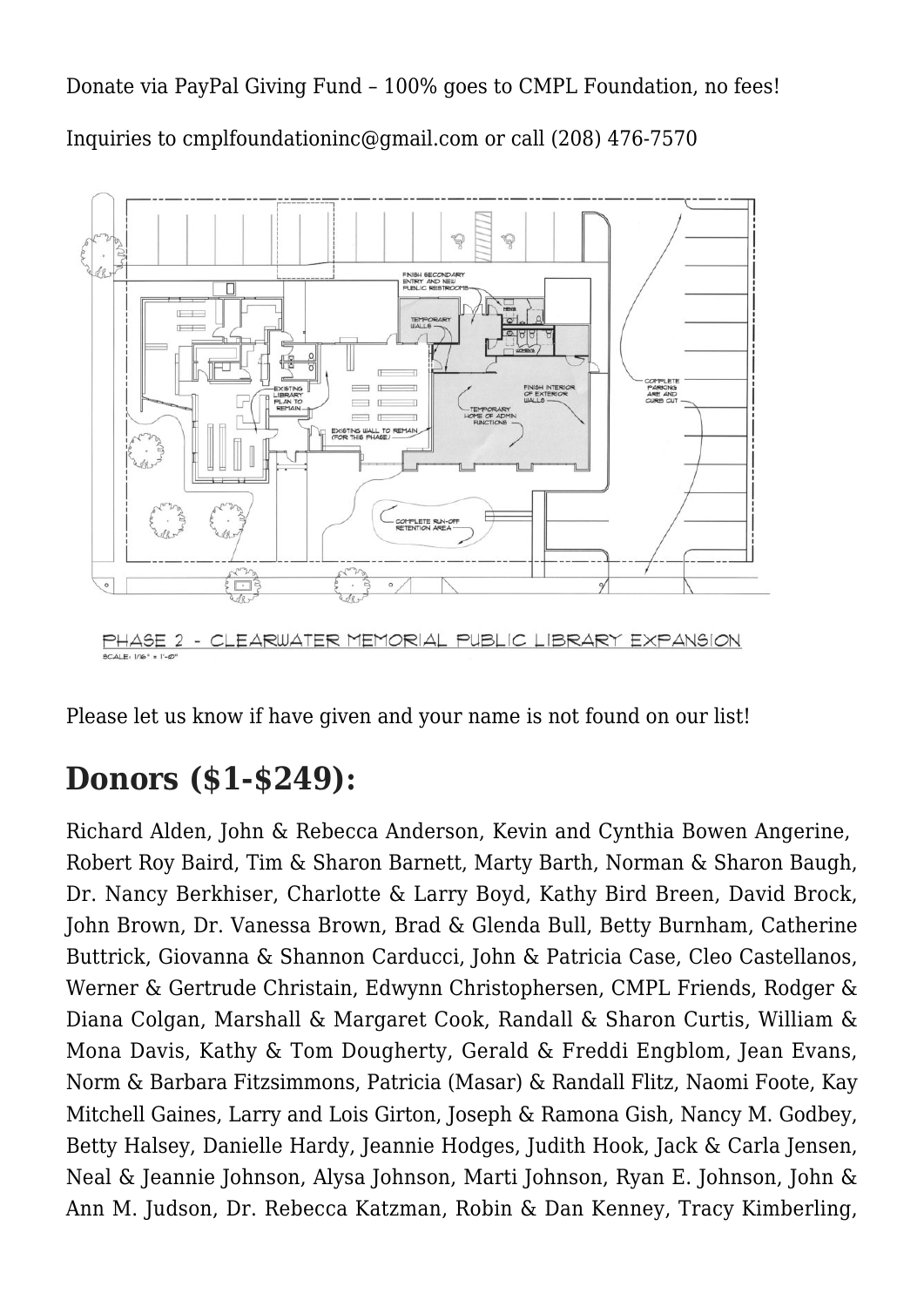Joan Krupa, Roberta Leaton, Dr. Cynthia Lewis-Younger, Chris & Dr. Ann Lima, Ralph Lima, Judy Lofall, Marvin Lyness, Floyd & Dianne Marshall, Margaret Masar, Catherine Masar, Teresa Merritt, Josh & Taresa Michna, Tammy Jo Miller, Richard & Rosan Monaghan, Alan & Karen Monroe, Paul Moroz, Morris Kids, Charles & Janet Mosier, Mary Ann Newcomer, North Fork Ranger District Association, North Fork Welfare Fund Association, Terry & Dianne Nygaard, Wayne & Leone Olson, Brian & Mary Palmer, Susan Pearce, TC & Annette Peterson, Mary Pipiun, Peggy Polito, Presnell Gage PLLC, Bernice Pullen, Karen Preussler, Marvin Reed, Louise Regelin, Roberta & Patricia Reggear, Dennis & Becky Riendeau, Judge Randy Robinson, Sandy Robinson, Susan Robinson, Mary & Gary Schroeder, Bill & Prudy Mitchell Schubach, Elbert & Hye Nan Snyder, St. Theresa's, Kathleen S. Thompson, Mark Thonen, Miles & Kathy Ulrich, Susan Van Allen, George & Katherine Vivian, Ken & Sally Vogt, John A. West, Susan Whipple, Cody & Sara Wilkinson, Mike Williams, Gary and Donna Wilson, Lee Ann Wilson

#### **Charter Members (\$250-\$499):**

AAA Precision Tool, CMPL Friends, Clearwater Valley Hospital and Clinics, Anonymous, Avista, Sam Bacharach, Michael & Pamela Bessent, Steve & Norma Brand, Merk & Lin Cannell, Clearwater County Land & Title, Con, Becca, & Gloria Cleto, CMPL Foundation, Stanley & Fay Freeman Cook, Dr. Adam C. & Hayley Dayley, OD PC, Bradford Delong, Craig & Tammy Gilmer, Jerry & Joanne Harris, Jimmy & Kelli Hutchens, Dan & Jean Cleto Johnson, Monica Jones, John & Bobbi Lagerquist, Irene Lamberti, Leach Family Rev Living Trust, Lawrence & Shelley Long, Sandy Love, Gerald (Guido) & Pamela MacGuffie, Sipho Mathabela, Rosan Monaghan, Annie Mosier, Paul & Rita Nemeth, Jeffrey & Theresa Nessett, Jim & Vicky O'Leary, Paul & Kathy Pence, Irene Rea, Kenneth N. Rea, Charles & Linda Reid, Eric Ringsred, Susan Sparano, VFW Harold Kinne Post 3296, George & Kathrine Vivian, Julie & Pat West, Gordon & Ginny White, Dr. Michael & April Williams, Betty Zech

### **Advocates (\$500-\$999):**

Clearwater Valley Hospital Providers, King's, Orofino Physical Therapy, John & Kathryn Allen, Robert Bailey and June Weber, Banner Bank, Dale Cox, Esq., Leslie Duke, John & Sandy Goffinet, Kiwanas, Konkolville Water District, Amy Lientz, Charlotte Anne Lindsley with Kimberly & Angie, Cathy Masar, Caroline & Rick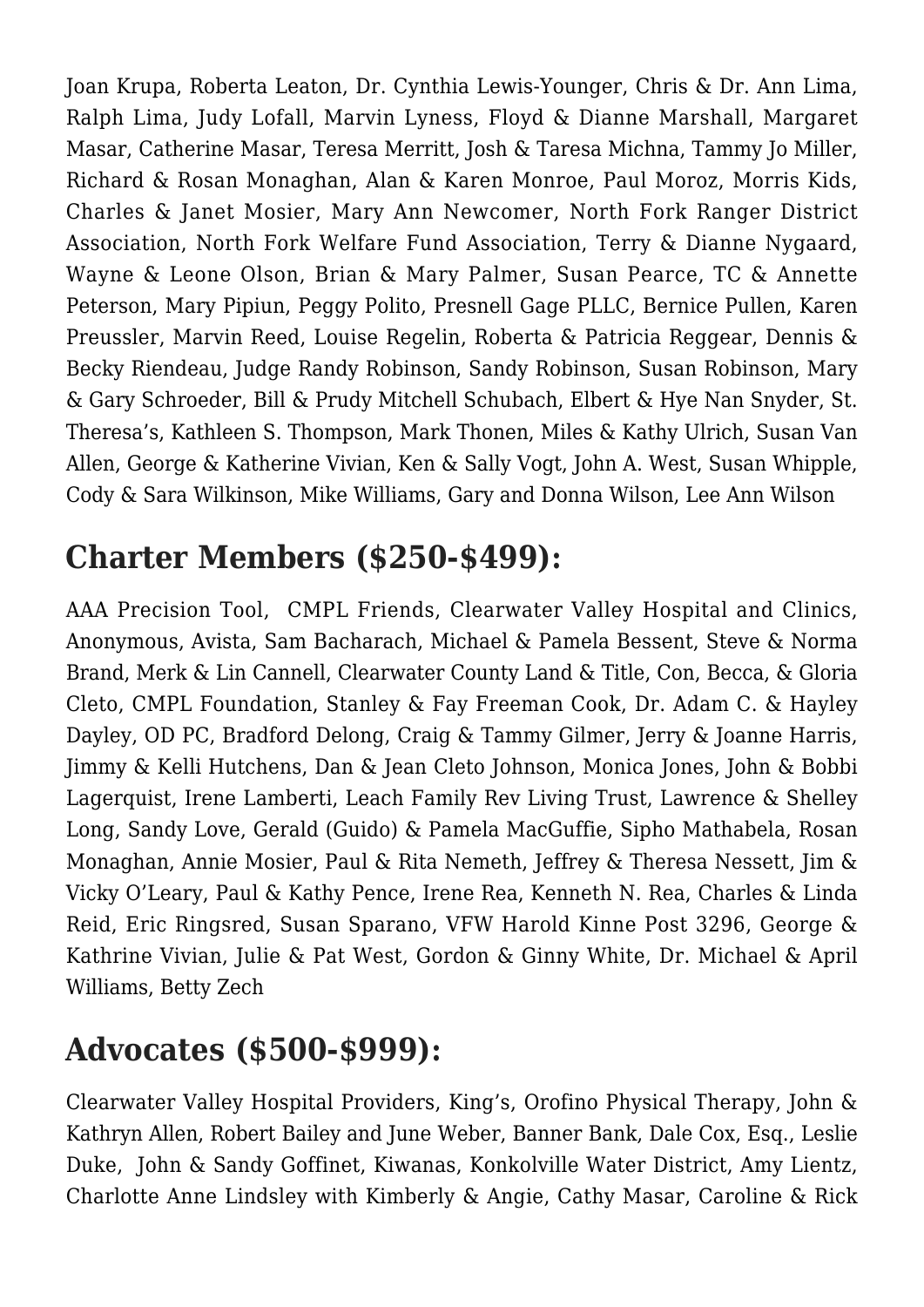Masar-Miller, Dennis & Lane Mayer, McLaughlin Logging, Edward & Traci Moore, Ed Moore, Josh & Kc Morris, Nightforce, Jon & Ann Nilsson, Charlotte Omoto & Gale Schultz, The Shot Glass, Norman & Ellen Tomlinson, Darin & Tracy Tucker, Matt & Susan Turner, Will Weise & Pat Larson, Mike Williams

#### **Benefactors (\$1000-\$4999):**

Ted & JoAnne Albright, Anonymous, Dennis Berkheiser, William & Mary Borkett, Burns McDonnell, Cast & Blast Members, Billy & Gail Chapman, Dorothy Duclarme, Melissa (Ray) & Chris Elkinton, Ray & Kitty Geidl, Rodney & Noelle Grant, Hal & Leslie Harber, Mavel Hathaway, Mike & Denise Hedrick, Idaho Community Foundation, Paula & Jim Lohmeyer, Paul Kaplan, Lynn & Eric Maceachern, Scott and Lori McDonald, Scott & Anne Moore, Jo Moore, NW Farmers Cooperative, Maurice "Mo" Pare, Dale & Brigitte Richardson, Ruth Root, Sabre Industries, Inc., Matt Sartini, Jo Sharrai, Shopko, Mike & Belinda Stockton, Jack & Jude Vosika, John & Lucy Werner, Linda Werner, Allen Xi

## **Legacy (\$5000+):**

City of Orofino, Clearwater Memorial Public Library, Dworshak Recreation District, Idaho Forest Group, Inland Northwest Area Foundation, J. A. and Kathryn Albertson Family Foundation, Laura Moore Cunningham Foundation, P1FCU, Schweitzer Engineering Laboratories, Jim & Vicki Everrett, Richard & Deborah Haveman, Orofino Builder's Supply, Paul & Lee Pippenger, Ed & Beatriz Schweitzer, Sally Shawley

#### **Sponsors:**

Angler's Inn, ASE Signs, Fords Creek Pump, Clearwater Concrete, Clearwater Tribune, Haskett Photography, Montgomery Distillery, NightForce, Orofino Physical Therapy, P1FCU, Poofy Organics, Rotary, The High Country Inn, Window on the Clearwater, AAA Precision Tool, Avista Foundation, Banner Bank, Burns McDonnell, Cast & Blast, City of Orofino, Clearwater County Land Title Co, Clearwater Memorial Public Library, Clearwater Realty, Clearwater Valley Hospital, CMPL Friends, Dworshak Recreation District, Edward Jones, Fine Gold Campers, Idaho Community Foundation, Kings, Konkolville Water District, Laura Moore Cunningham, McLaughlin Logging, NW Inland, Orofino Physical Therapy, Pacific NW Farmer's Cooperative, Presnell Gage PLLC, The Red Shed, Sabre